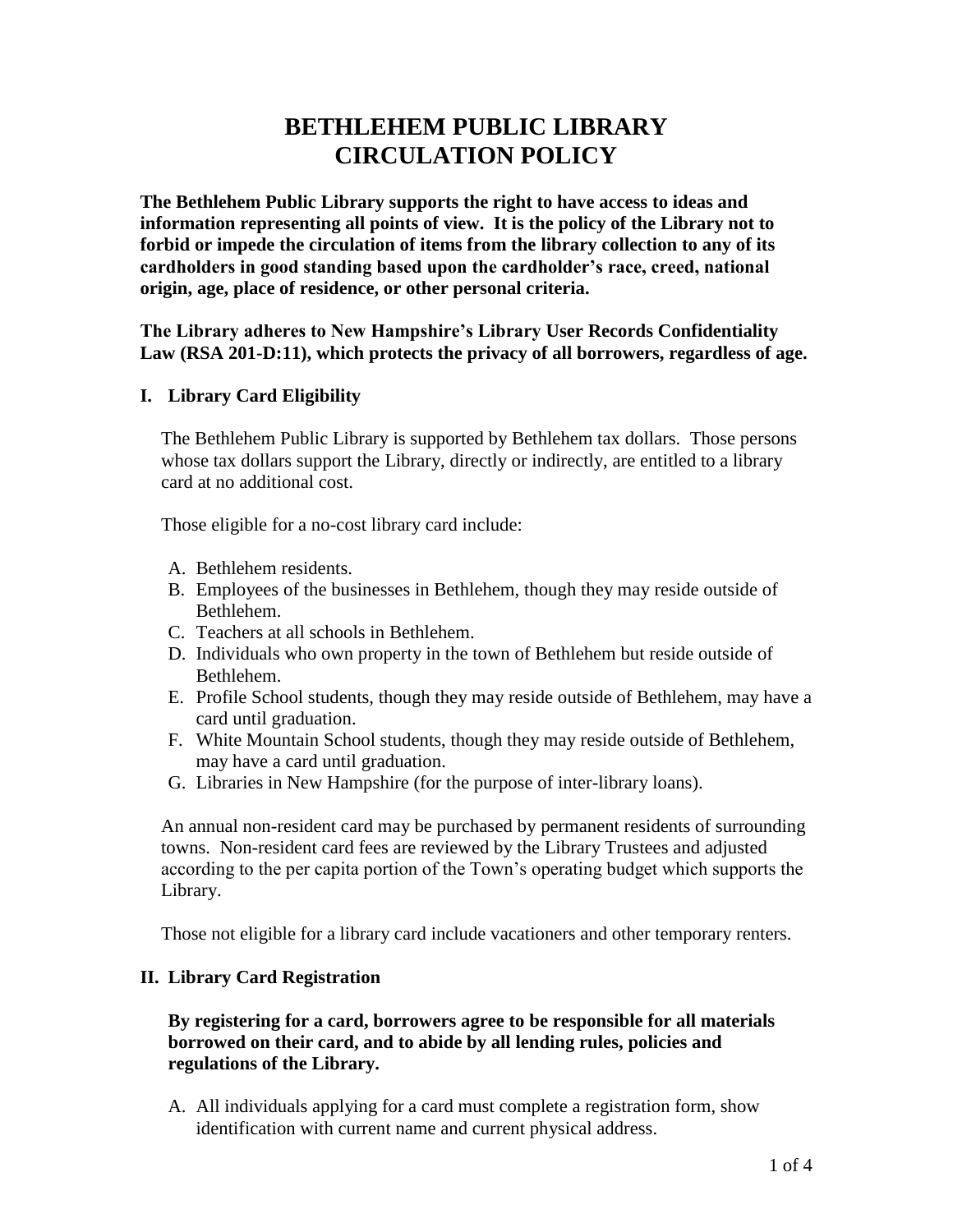- B. Applications for a child's library card (under age 14) must be signed by a parent or legal guardian at the Library. Parents must show proper ID or valid Bethlehem Public Library card before a child's card will be issued.
- C. All cards will be issued at the time the patron applies, assuming all of the above requirements are met.
- D. For the first two library checkouts, individuals will be limited to no more than two items.
- E. With the exception of temporary cards, the library card will be good for two years.
	- i. Renewal is required to verify contact information and ensure eligibility.
- F. Temporary cards: residents who live in Bethlehem briefly, such as residents of Friendship House and Burch House, will be issued temporary library cards. Individuals must show identification and proof of residency (mail received in Bethlehem or a letter from the facility management). Their library card will be issued for two months, and can be renewed as needed. Temporary cards have a checkout limit of two items.

Patrons are encouraged to present their cards at the circulation desk for the most efficient service. Library staff may ask to see some identification before checkout of materials to a person who has forgotten his/her library card if that person is not known personally.

Patrons are responsible for notifying the Library of any change of address, email address, name or phone number.

Cardholders and parents/guardians of minors are responsible for all items checked out on their cards.

# **III.Library Cards: Children and Families**

Children are eligible for their own library cards when they reach the age of six years. The privilege of having their own library card is granted to children at this age because it is felt that they can be more responsible about proper use, care, and return of library materials. At age 14, minors can apply for their own card without parents' permission.

Privacy Law RSA 201-D:11 allows the same privacy protections of children who have their own card as those of adult patrons. This includes a right to privacy of items on hold, titles of checkouts, and reasons for fees.

Parents and/or guardians are responsible for all items checked out on the child's card until the child reaches age 18.

As an alternative, the Library offers a family library card. All members of the family share one library card number and all are entitled to borrowing information, including items on hold, titles of checkouts, and reasons for fines.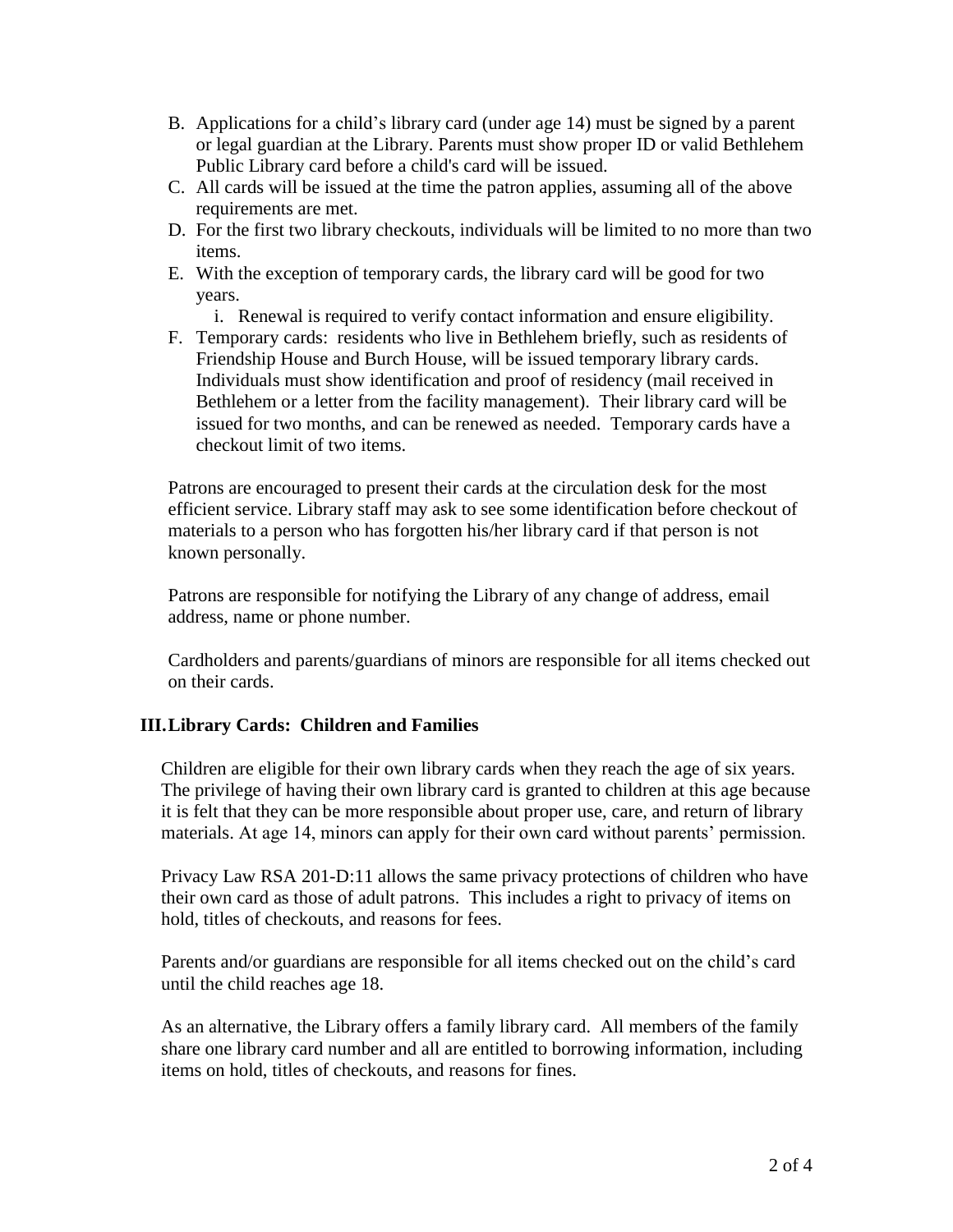# **IV.Loan period:**

- A. Books, audio books, videos and magazines, inter-library loans: 14 days
- B. Telescope: 7 days (see Telescope policy for full details)
- C. EBooks and electronic resources: loan periods are generally set by the vendor and vary by resource.
- D. A longer checkout period may be given at patron's request and discretion of the Library Director.
- E. Non-circulating material includes the current week of weekly magazines, library laptops, and some historical holdings deemed irreplaceable or fragile.

# **V. Renewals**

- A. Most items may be renewed for two additional two-week periods as long as no reserves have been placed on them.
- B. Renewals may be made at the library, by phone, e-mail, or via the library's online catalog.
- C. Inter-library loans may be renewed only at the discretion of the Library staff in order to meet the loan arrangements of the lending library.

### **VI.Reserves**

- A. Reserves may be made for any circulating materials.
- B. The first person reserving is the first person to be called when the item becomes available.
- C. Library staff will attempt to notify the patron of the filled hold by email and/or by phone.
- D. If the items are not claimed within five business days, the Library will contact the next borrower on the reserve list. The original borrower will be placed at the bottom of the reserve list. If there are no other reserves, the first borrower's reserve will be deleted and the item will be returned to the shelves.

# **VII. Limits**

- A. The Library Director may impose limits on the number of related materials loaned to one library card when:
	- a. A collection is too small to answer demand
	- b. Interest creates an unnatural demand on one part of a collection
	- c. Risk/cost of excessive loss is prohibitive.

#### **VII. Overdue and damaged materials**

- A. Fines: There are no daily fines for overdue items. A donation receptacle is available at the circulation desk.
- B. A written reminder or email notice about overdue materials will be made biweekly or sooner.
- C. If the items are not returned after the written notice, a phone call reminder will be made.